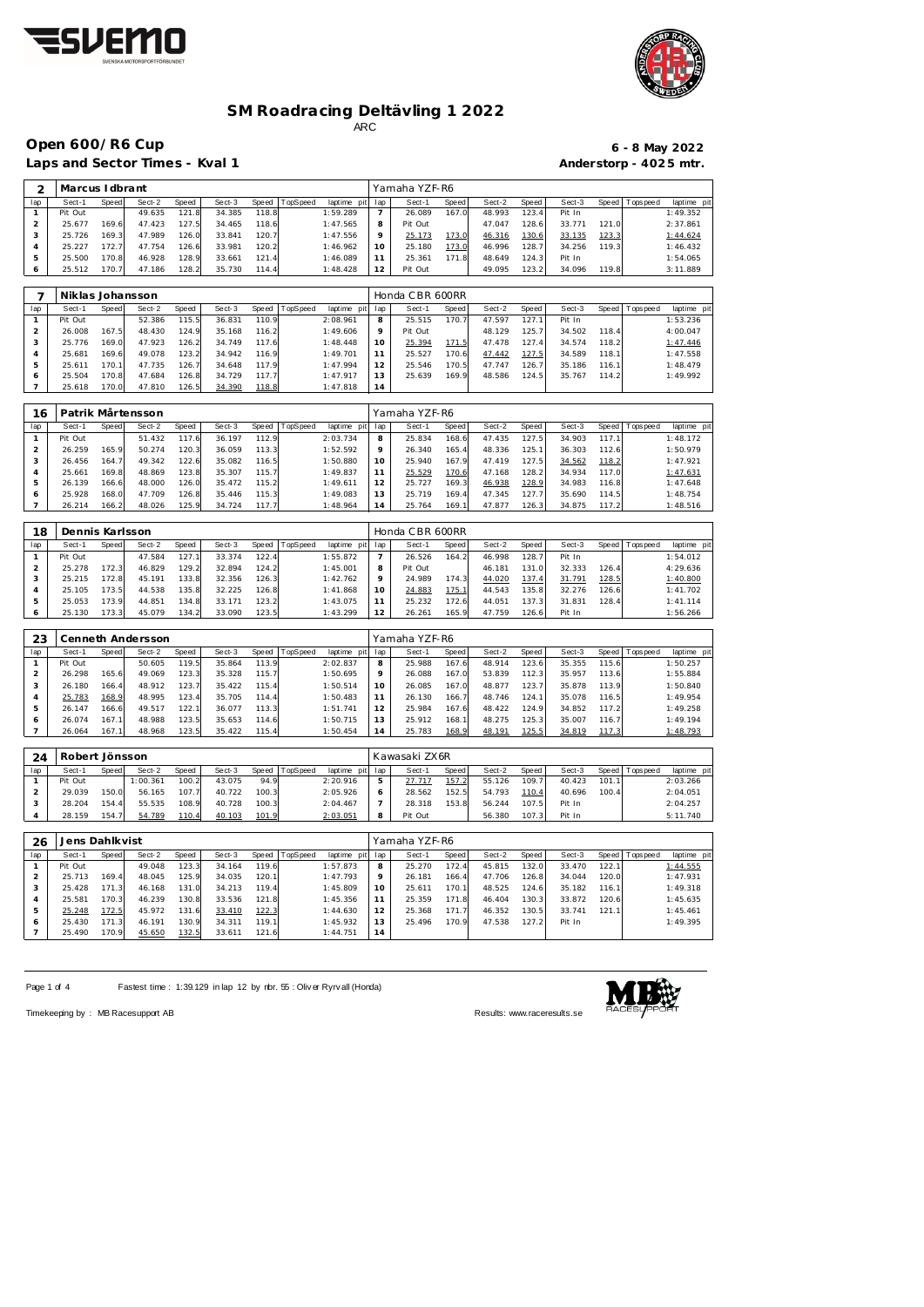



**Open 600/R6 Cup 6 - 8 May 2022**

Laps and Sector Times - Kval 1 **Anderstorp - 402 5 mtr.** A

| 6 - 8 May 2022         |
|------------------------|
| Anderstorp - 4025 mtr. |

| 28  | Hampus Örnell |       |        |       |        |       |                  |             |                 | Kawasaki ZX6R |       |        |       |        |       |             |            |
|-----|---------------|-------|--------|-------|--------|-------|------------------|-------------|-----------------|---------------|-------|--------|-------|--------|-------|-------------|------------|
| lap | Sect-1        | Speed | Sect-2 | Speed | Sect-3 |       | Speed   TopSpeed | laptime pit | lap             | Sect-1        | Speed | Sect-2 | Speed | Sect-3 | Speed | T ops pee d | laptime pi |
|     | Pit Out       |       | 51.604 | 117.2 | 36.220 | 112.8 |                  | 2:07.356    | 8               | 26.153        | 166.6 | 47.334 | 127.8 | 34.306 | 119.1 |             | 1:47.793   |
|     | 26.405        | 165.0 | 48.969 | 123.5 | 34.748 | 117.6 |                  | 1:50.122    | o               | 26.473        | 164.5 | 48.261 | 125.3 | 34.221 | 119.4 |             | 1:48.955   |
| 3   | 26.324        | 165.5 | 48.420 | 124.9 | 34.742 | 117.6 |                  | 1:49.486    | 10 <sup>°</sup> | 26.475        | 164.5 | 47.723 | 126.7 | 33.797 | 120.9 |             | 1:47.995   |
| 4   | 26.632        | 163.6 | 48.883 | 123.7 | 34.506 | 118.4 |                  | 1:50.021    |                 | 26.409        | 164.9 | 48.006 | 126.0 | 34.078 | 119.9 |             | 1:48.493   |
| 5   | 25.852        | 168.5 | 48.204 | 125.5 | 33.938 | 120.4 |                  | 1:47.994    |                 | 26.323        | 165.5 | 47.673 | 126.9 | 34.208 | 119.4 |             | 1:48.204   |
| O   | 26.264        | 165.9 | 48.162 | 125.6 | 34.371 | 118.9 |                  | 1:48.797    | 13              | 26.020        | 167.4 | 47.358 | 127.7 | 33.765 | 121.0 |             | 1:47.143   |
|     | 25.873        | 168.4 | 47.721 | 126.7 | 33.767 | 121.0 |                  | 1:47.361    | 14              |               |       |        |       |        |       |             |            |

| 36  | Lukas Strandäng |       |        |       |        |       |          |             |         | Yamaha YZF-R6 |              |        |       |        |       |                 |             |
|-----|-----------------|-------|--------|-------|--------|-------|----------|-------------|---------|---------------|--------------|--------|-------|--------|-------|-----------------|-------------|
| lap | Sect-1          | Speed | Sect-2 | Speed | Sect-3 | Speed | TopSpeed | laptime pit | lap     | Sect-1        | <b>Speed</b> | Sect-2 | Speed | Sect-3 |       | Speed Tops peed | laptime pit |
|     | Pit Out         |       | 50.003 | 121.0 | Pit In |       |          | 2:01.038    |         | 24.534        | 177.5        | 44.956 | 134.5 | 31.992 | 127.7 |                 | 1:41.482    |
|     | Pit Out         |       | 48.152 | 125.6 | 34.491 | 118.5 |          | 3:48.698    |         | 24.530        | 177.6        | 44.806 | 135.0 | 32.254 | 126.7 |                 | 1:41.590    |
|     | 25.211          | 72.8  | 46.292 | 130.6 | 33.161 | 123.2 |          | 1:44.664    | $\circ$ | 24.418        | 178.4        | 45.019 | 134.3 | 32.643 | 125.2 |                 | 1:42.080    |
|     | 24.789          | 75.7  | 46.703 | 129.5 | 32.636 | 125.2 |          | 1:44.128    |         | 24.509        | 177.7        | 44.668 | 135.4 | 31.961 | 127.8 |                 | 1:41.138    |
|     | 24.800          | 75.6  | 45.553 | 132.8 | 32.549 | 125.5 |          | 1:42.902    |         | 24.280        | 179.4        | 44.269 | 136.6 | 32.228 | 126.8 |                 | 1:40.777    |
|     | 24.641          | 176.8 | 45.457 | 133.0 | 33.407 | 122.3 |          | 1:43.505    | 12      | 24.499        | 177.8        | 45.094 | 134.1 | 31.763 | 128.6 |                 | 1: 41.356   |

| 44  |         |       | Kristoffer Holmerud |       |        |       |                 |                 |    | Yamaha YZF-R6 |       |        |       |        |       |                 |             |
|-----|---------|-------|---------------------|-------|--------|-------|-----------------|-----------------|----|---------------|-------|--------|-------|--------|-------|-----------------|-------------|
| lap | Sect-1  | Speed | Sect-2              | Speed | Sect-3 | Speed | <b>TopSpeed</b> | laptime pit lap |    | Sect-1        | Speed | Sect-2 | Speed | Sect-3 |       | Speed Tops peed | laptime pit |
|     | Pit Out |       | 53.232              | 113.6 | 35.941 | 113.7 |                 | 2:08.114        |    | 25.128        | 73.4  | 46.772 | 129.3 | 33.637 | 121.5 |                 | 1:45.537    |
|     | 25.346  | 171.9 | 48.711              | 124.2 | 34.610 | 118.1 |                 | 1:48.667        |    | 24.917        | 174.8 | 46.944 | 128.8 | 34.363 | 118.9 |                 | 1:46.224    |
|     | 25.236  | 172.6 | 47.458              | 127.4 | 33.989 | 120.2 |                 | 1:46.683        |    | 25.401        | 171.5 | 46.765 | 129.3 | 33.430 | 122.2 |                 | 1:45.596    |
|     | 24.966  | 174.5 | 47.454              | 127.4 | 33.623 | 121.5 |                 | 1:46.043        |    | 24.796        | 175.7 | 46.500 | 130.1 | Pit In |       |                 | 1:51.366    |
|     | 24.670  | 76.6  | 47.150              | 128.3 | 34.042 | 120.0 |                 | 1:45.862        | 10 |               |       |        |       |        |       |                 |             |

| 53  | Karin Marneson |       |        |       |        |       |          |             |         | Kawasaki ZX6R |       |        |       |        |       |                 |             |
|-----|----------------|-------|--------|-------|--------|-------|----------|-------------|---------|---------------|-------|--------|-------|--------|-------|-----------------|-------------|
| lap | Sect-1         | Speed | Sect-2 | Speed | Sect-3 | Speed | TopSpeed | laptime pit | lap     | Sect-1        | Speed | Sect-2 | Speed | Sect-3 |       | Speed Tops peed | laptime pit |
|     | Pit Out        |       | 53.901 | 112.2 | 36.920 | 110.7 |          | 2:06.791    | 8       | 26.820        | 162.4 | 49.746 | 121.6 | 35.484 | 115.2 |                 | 1:52.050    |
|     | 27.289         | 159.6 | 51.290 | 117.9 | 36.822 | 111.0 |          | 1:55.401    | $\circ$ | 26.746        | 162.9 | 49.588 | 122.0 | 35.562 | 114.9 |                 | 1:51.896    |
| 3   | 27.189         | 160.2 | 50.574 | 119.6 | 36.408 | 112.2 |          | 1:54.171    | 10      | 26.635        | 163.5 | 49.503 | 122.2 | 35.518 | 115.0 |                 | 1:51.656    |
| 4   | 26.989         | 161.4 | 50.961 | 118.7 | 35.897 | 113.8 |          | 1:53.847    |         | 26.204        | 166.2 | 48.815 | 123.9 | 35.284 | 115.8 |                 | 1:50.303    |
| ь   | 27.027         | 161.2 | 51.896 | 116.5 | 35.711 | 114.4 |          | 1:54.634    | 12      | 26.681        | 163.3 | 49.164 | 123.0 | 35.293 | 115.8 |                 | 1:51.138    |
| 6   | 26.804         | 162.5 | 50.280 | 120.3 | 35.235 | 116.0 |          | 1:52.319    | 13      | 26.513        | 164.3 | 49.321 | 122.6 | 35.268 | 115.9 |                 | 1:51.102    |
|     | 26.612         | 163.7 | 49.733 | 121.6 | 35.242 | 115.9 |          | 1:51.587    | 14      |               |       |        |       |        |       |                 |             |

| 55  | Oliver Ryrvall |       |        |       |        |       |          |                 |    | Honda CBR 600RR |       |        |       |        |       |                |             |
|-----|----------------|-------|--------|-------|--------|-------|----------|-----------------|----|-----------------|-------|--------|-------|--------|-------|----------------|-------------|
| lap | Sect-1         | Speed | Sect-2 | Speed | Sect-3 | Speed | TopSpeed | laptime pit lap |    | Sect-1          | Speed | Sect-2 | Speed | Sect-3 |       | Speed Topspeed | laptime pit |
|     | Pit Out        |       | 47.378 | 127.  | 33.113 | 123.4 |          | 1:54.203        | 8  | 24.718          | 176.2 | 44.567 | 135.7 | 31.521 | 129.6 |                | 1:40.806    |
|     | 25.106         | 173.5 | 45.611 | 132.6 | 31.966 | 127.8 |          | 1:42.683        |    | 24.999          | 174.2 | 43.787 | 138.1 | 31.429 | 130.0 |                | 1:40.215    |
|     | 24.811         | 175.6 | 44.398 | 136.2 | 32.712 | 124.9 |          | 1:41.921        | 10 | 24.617          | 177.0 | 44.131 | 137.0 | 31.382 | 130.2 |                | 1:40.130    |
|     | 24.607         | 177.0 | 44.174 | 136.9 | 32.079 | 127.4 |          | 1:40.860        |    | 24.707          | 176.3 | 43.795 | 138.1 | 31.676 | 129.0 |                | 1:40.178    |
|     | 24.647         | 176.7 | 44.554 | 135.7 | 31.522 | 129.6 |          | 1:40.723        | 12 | 24.750          | 176.0 | 43.398 | 139.4 | 30.981 | 131.9 |                | 1:39.129    |
| 6   | 24.970         | 174.4 | 44.392 | 136.2 | 31.593 | 129.3 |          | 1:40.955        | 13 | 24.756          | 176.0 | 44.127 | 137.1 | Pit In |       |                | 1:40.641    |
|     | 24.766         | 175.9 | 43.936 | 137.7 | 31.530 | 129.6 |          | 1:40.232        | 14 |                 |       |        |       |        |       |                |             |

| 56  |         | Roland Christensen<br>Speed TopSpeed |        |              |        |       |  |             |         | Triumph Daytona 675 |       |        |       |        |       |                 |             |
|-----|---------|--------------------------------------|--------|--------------|--------|-------|--|-------------|---------|---------------------|-------|--------|-------|--------|-------|-----------------|-------------|
| lap | Sect-1  | Speed                                | Sect-2 | <b>Speed</b> | Sect-3 |       |  | laptime pit | lap     | Sect-1              | Speed | Sect-2 | Speed | Sect-3 |       | Speed Tops peed | laptime pit |
|     | Pit Out |                                      | 50.096 | 120.7        | 35.650 | 114.6 |  | 2:02.732    |         | 25.994              | 167.6 | 47.911 | 126.2 | 34.903 | 117.1 |                 | 1:48.808    |
|     | 26.089  | 167.0                                | 48.133 | 125.7        | 34.649 | 117.9 |  | 1:48.871    | 8       | 25.836              | 168.6 | 48.318 | 125.2 | 34.918 | 117.0 |                 | 1:49.072    |
|     | 25.939  | 167.9                                | 48.190 | 125.51       | 34.665 | 117.9 |  | 1:48.794    | $\circ$ | 26.073              | 167.1 | 47.782 | 126.6 | 34.723 | 117.7 |                 | 1:48.578    |
|     | 25.849  | 168.5                                | 48.080 | 125.8        | 34.883 | 117.1 |  | 1:48.812    | 10      | 25.922              | 168.0 | 48.135 | 125.6 | 34.650 | 117.9 |                 | 1:48.707    |
|     | 25.904  | 168.2                                | 49.363 | 122.5        | 35.107 | 116.4 |  | 1:50.374    |         | 25.970              | 167.7 | 48.113 | 125.  | Pit In |       |                 | 1:56.585    |
|     | 26.377  | 165.1                                | 48.351 | 125.1        | 35.196 | 116.1 |  | 1:49.924    | 12      |                     |       |        |       |        |       |                 |             |

| 65  | Peter Rustad |       |        |       |        |       |          |             |              | Yamaha YZF-R6 |       |        |        |        |       |                 |             |
|-----|--------------|-------|--------|-------|--------|-------|----------|-------------|--------------|---------------|-------|--------|--------|--------|-------|-----------------|-------------|
| lap | Sect-1       | Speed | Sect-2 | Speed | Sect-3 | Speed | TopSpeed | laptime pit | lap          | Sect-1        | Speed | Sect-2 | Speed  | Sect-3 |       | Speed Tops peed | laptime pit |
|     | Pit Out      |       | 50.477 | 119.8 | 32.653 | 125.1 |          | 2:00.065    | $\mathbf{p}$ | 25.203        | 172.8 | 45.016 | 134.41 | 31.929 | 128.0 |                 | 1:42.148    |
|     | 25.349       | 171.8 | 45.795 | 132.1 | 32.419 | 126.0 |          | 1:43.563    | 6            | 24.991        | 174.3 | 44.640 | 135.51 | Pit In |       |                 | 1:43.199    |
|     | 24.846       | 175.3 | 44.956 | 134.5 | 31.964 | 127.8 |          | 1:41.766    |              | Pit Out       |       | 45.718 | 132.3  | 32.816 | 124.5 |                 | 2:13.663    |
|     | 24.846       | 175.3 | 44.505 | 135.9 | 32.919 | 124.1 |          | 1:42.270    | 8            | 25.088        | 173.6 | 45.628 | 132.6  | Pit In |       |                 | 1:42.544    |

Page 2 of 4 Fastest time : 1:39.129 in lap 12 by rbr. 55 : Oliv er Ryrv all (Honda)

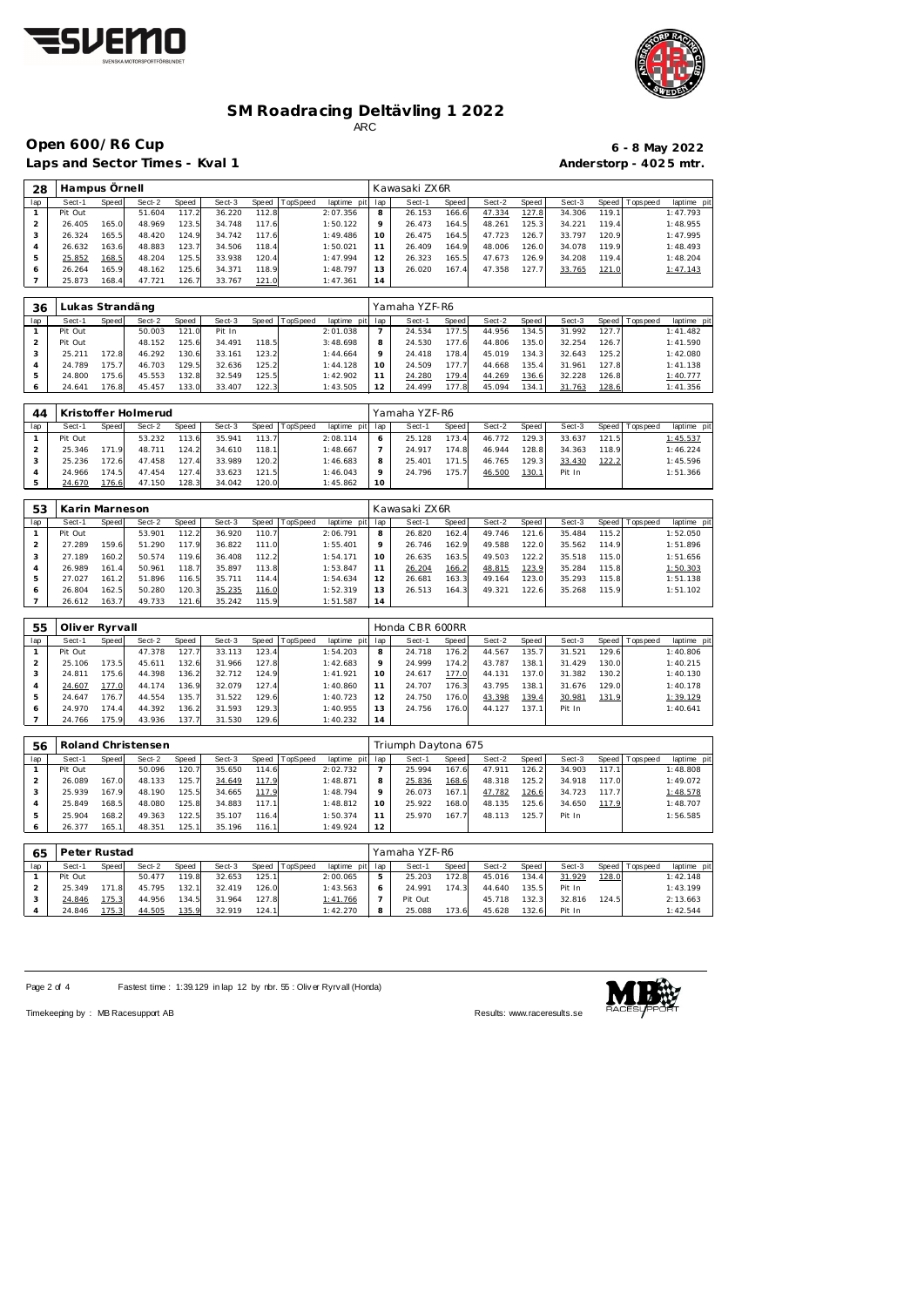



**Open 600/R6 Cup 6 - 8 May 2022**

Laps and Sector Times - Kval 1

|                        |  | $6 - 8$ May 2022 |
|------------------------|--|------------------|
| Anderstorp - 4025 mtr. |  |                  |

| 66  |         | Lars-Johan Lindh |        |       |        |       |          |             |                | Yamaha YZF-R6 |       |        |       |        |       |                 |            |
|-----|---------|------------------|--------|-------|--------|-------|----------|-------------|----------------|---------------|-------|--------|-------|--------|-------|-----------------|------------|
| lap | Sect-1  | Speed            | Sect-2 | Speed | Sect-3 | Speed | TopSpeed | laptime pit | lap            | Sect-1        | Speed | Sect-2 | Speed | Sect-3 |       | Speed Tops peed | laptime pi |
|     | Pit Out |                  | 51.784 | 16.8  | 36.781 | 111.1 |          | 2:05.848    | 8              | 25.962        | 167.8 | 48.589 | 124.5 | 35.326 | 115.7 |                 | 1:49.877   |
|     | 26.385  | 165.1            | 49.425 | 122.4 | 36.311 | 112.5 |          | 1:52.121    | $\circ$        | 25.725        | 169.3 | 48.415 | 124.9 | 35.394 | 115.4 |                 | 1:49.534   |
| 3   | 26.067  | 167.1            | 49.038 | 123.3 | 35.810 | 114.1 |          | 1:50.915    | 10.            | 25.917        | 168.1 | 48.361 | 125.1 | 35.070 | 116.5 |                 | 1:49.348   |
| 4   | 26.056  | 167.2            | 49.112 | 123.1 | 35.839 | 114.0 |          | 1:51.007    |                | 25.975        | 167.7 | 48.378 | 125.0 | 34.757 | 117.6 |                 | 1:49.110   |
| 5   | 25.970  | 167.7            | 48.609 | 124.4 | 35.616 | 114.7 |          | 1:50.195    | $12^{-}$       | 25.925        | 168.0 | 47.657 | 126.9 | 35.075 | 116.5 |                 | 1:48.657   |
| Ô   | 26.074  | 167.1            | 48.624 | 124.4 | 35.341 | 115.6 |          | 1:50.039    | 13             | 25.669        | 169.7 | 47.216 | 128.1 | 34.820 | 117.3 |                 | 1:47.705   |
|     | 25.782  | 169.0            | 48.067 | 125.8 | 35.463 | 115.2 |          | 1:49.312    | $\overline{4}$ | 25.526        | 170.6 | 47.789 | 126.6 | 35.093 | 116.4 |                 | 1:48.408   |

| 69  | Bobbo Enger |        |        |       |        |        |          |                 |         | Yamaha YZF-R6 |       |        |        |        |       |                   |             |
|-----|-------------|--------|--------|-------|--------|--------|----------|-----------------|---------|---------------|-------|--------|--------|--------|-------|-------------------|-------------|
| lap | Sect-1      | Speed  | Sect-2 | Speed | Sect-3 | Speed  | TopSpeed | laptime pit lap |         | Sect-1        | Speed | Sect-2 | Speed  | Sect-3 |       | Speed   Tops peed | laptime pit |
|     | Pit Out     |        | 47.582 | 127.1 | 33.107 | 123.4  |          | 1:54.473        | $\circ$ | Pit Out       |       | 45.666 | 132.4. | 32.759 | 124.7 |                   | 10:50.827   |
|     | 24.710      | 176.3  | 44.778 | 135.1 | 32.360 | 126.3  |          | 1:41.848        |         | 24.342        | 178.9 | 44.539 | 135.8  | 32.362 | 126.3 |                   | 1:41.243    |
|     | 24.869      | 175.21 | 44.066 | 137.2 | 32.259 | 126.71 |          | 1:41.194        | 8       | 24.420        | 178.4 | 44.246 | 136.7  | 31.979 | 127.8 |                   | 1:40.645    |
|     | 24.403      | 178.5  | 44.837 | 134.9 | 32.184 | 127.0  |          | 1: 41.424       | $\circ$ | 24.494        | 177.8 | 44.350 | 136.4  | 32.287 | 126.6 |                   | 1: 41.131   |
|     | 24.571      | 177.3  | 45.737 | 132.2 | Pit In |        |          | 1:43.930        | 10      |               |       |        |        |        |       |                   |             |

| 70  | Timmy Karlsson |       |        |       |        |       |          |                 |    | Yamaha YZF-R6 |       |        |       |        |       |                   |             |
|-----|----------------|-------|--------|-------|--------|-------|----------|-----------------|----|---------------|-------|--------|-------|--------|-------|-------------------|-------------|
| lap | Sect-1         | Speed | Sect-2 | Speed | Sect-3 | Speed | TopSpeed | laptime pit lap |    | Sect-1        | Speed | Sect-2 | Speed | Sect-3 |       | Speed   Tops peed | laptime pit |
|     | Pit Out        |       | 52.872 | 114.4 | 35.732 | 114.4 |          | 2:06.418        |    | 26.180        | 166.4 | 48.973 | 123.5 | 34.837 | 117.3 |                   | 1:49.990    |
|     | 26.943         | 161.7 | 50.430 | 119.9 | 35.373 | 115.5 |          | 1:52.746        | 8  | 26.064        | 167.  | 48.656 | 124.3 | 34.449 | 118.6 |                   | 1:49.169    |
|     | 26.637         | 163.5 | 49.525 | 122.1 | 34.853 | 117.2 |          | 1:51.015        | Q  | 26.146        | 166.6 | 48.722 | 124.1 | 34.703 | 117.7 |                   | 1:49.571    |
|     | 26.377         | 165.1 | 49.640 | 121.8 | 34.887 | 117.1 |          | 1:50.904        | 10 | 26.326        | 165.5 | 49.441 | 122.3 | 35.249 | 115.9 |                   | 1:51.016    |
|     | 26.345         | 165.3 | 49.436 | 122.3 | 34.380 | 118.8 |          | 1:50.161        |    | 26.825        | 162.4 | 50.450 | 119.9 | Pit In |       |                   | 1:59.457    |
|     | 26.237         | 166.0 | 48.905 | 123.7 | 34.230 | 119.4 |          | 1:49.372        | 12 |               |       |        |       |        |       |                   |             |

| 73  | Casper Jansson |       |        |       |        |       |                |             |                 | Yamaha YZF-R6 |       |        |       |        |       |                 |             |
|-----|----------------|-------|--------|-------|--------|-------|----------------|-------------|-----------------|---------------|-------|--------|-------|--------|-------|-----------------|-------------|
| lap | Sect-1         | Speed | Sect-2 | Speed | Sect-3 |       | Speed TopSpeed | laptime pit | lap             | Sect-1        | Speed | Sect-2 | Speed | Sect-3 |       | Speed Tops peed | laptime pit |
|     | Pit Out        |       | 48.127 | 125.7 | 33.634 | 121.5 |                | 1:58.298    | 9               | 24.313        | 179.2 | 43.306 | 139.7 | 31.600 | 129.3 |                 | 1:39.219    |
|     | 24.870         | 175.2 | 45.046 | 134.3 | 32.299 | 126.5 |                | 1:42.215    | 10              | 25.310        | 172.1 | 45.350 | 133.4 | 32.763 | 124.7 |                 | 1:43.423    |
| 3   | 24.600         | 177.1 | 44.561 | 135.7 | 31.714 | 128.8 |                | 1:40.875    | 11              | 24.559        | 177.4 | 45.306 | 133.5 | 32.531 | 125.6 |                 | 1:42.396    |
| 4   | 24.660         | 176.6 | 44.557 | 135.7 | 32.134 | 127.2 |                | 1: 41.351   | 12 <sub>1</sub> | 24.376        | 178.7 | 44.068 | 137.2 | 32.487 | 125.8 |                 | 1:40.931    |
| 5   | 24.608         | 177.0 | 43.827 | 138.0 | 31.385 | 130.2 |                | 1:39.820    | 13              | 24.815        | 175.5 | 44.069 | 137.2 | 31.672 | 129.0 |                 | 1:40.556    |
| 6   | 24.591         | 177.1 | 44.481 | 136.0 | 32.136 | 127.1 |                | 1:41.208    | 14              | 25.398        | 171.5 | 45.396 | 133.2 | 32.783 | 124.6 |                 | 1:43.577    |
|     | 24.738         | 176.1 | 45.652 | 132.5 | 32.732 | 124.8 |                | 1:43.122    | 15              | 24.766        | 175.9 | 44.427 | 136.1 | 31.586 | 129.4 |                 | 1:40.779    |
| 8   | 24.528         | 177.6 | 44.673 | 135.4 | 32.126 | 127.2 |                | 1:41.327    | 16              |               |       |        |       |        |       |                 |             |

| -86 | Ulf Lindquist |       |        |       |        |       |          |                 |    | Yamaha YZF-R6 |       |        |                    |        |       |                 |             |
|-----|---------------|-------|--------|-------|--------|-------|----------|-----------------|----|---------------|-------|--------|--------------------|--------|-------|-----------------|-------------|
| lap | Sect-1        | Speed | Sect-2 | Speed | Sect-3 | Speed | TopSpeed | laptime pit lap |    | Sect-1        | Speed | Sect-2 | Speed              | Sect-3 |       | Speed Tops peed | laptime pit |
|     | Pit Out       |       | 49.259 | 122.8 | 34.198 | 119.5 |          | 2:00.871        |    | 26.142        | 166.6 | 48.037 | 125.9              | 34.053 | 120.0 |                 | 1:48.232    |
|     | 25.859        | 168.5 | 51.135 | 118.3 | Pit In |       |          | 1:53.954        |    | 25.390        | 171.6 | 46.447 | 130.2              | 34.492 | 118.5 |                 | 1:46.329    |
|     | Pit Out       |       | 48.295 | 125.2 | 33.844 | 120.7 |          | 2:48.944        | 8  | 25.360        | 171.8 | 46.088 | 131.2              | 33.021 | 123.7 |                 | 1:44.469    |
|     | 25.384        | 171.6 | 46.998 | 128.7 | 33.016 | 123.8 |          | 1:45.398        |    | 25.436        | 171.3 | 46.380 | 130.4              | 33.435 | 122.2 |                 | 1:45.251    |
|     | 25.388        | 171.6 | 46.490 | 130.1 | 33.919 | 120.5 |          | 1:45.797        | 10 | 25.353        | 171.8 | 47.724 | 126.7 <sub>1</sub> | Pit In |       |                 | 1:53.181    |

| 89  |         |       | Christoffer Josefsson |       |        |       |                |             |     | Yamaha YZF-R6 |              |        |        |        |       |                   |             |
|-----|---------|-------|-----------------------|-------|--------|-------|----------------|-------------|-----|---------------|--------------|--------|--------|--------|-------|-------------------|-------------|
| lap | Sect-1  | Speed | Sect-2                | Speed | Sect-3 |       | Speed TopSpeed | laptime pit | lap | Sect-1        | <b>Speed</b> | Sect-2 | Speed  | Sect-3 |       | Speed   Tops peed | laptime pit |
|     | Pit Out |       | 53.595                | 112.8 | 37.938 | 107.7 |                | 2:12.102    |     | 27.087        | 160.8        | 48.059 | 125.8  | 34.804 | 117.4 |                   | 1:49.950    |
|     | 28.170  | 154.6 | 50.120                | 120.7 | 35.919 | 113.8 |                | 1:54.209    | 8   | 26.896        | 162.0        | 48.251 | 125.3  | 34.266 | 119.2 |                   | 1:49.413    |
|     | 27.311  | 159.5 | 49.138                | 123.7 | 35.477 | 115.2 |                | 1:51.926    | 9   | 26.828        | 162.4        | 48.123 | 125.7  | 35.315 | 115.7 |                   | 1:50.266    |
|     | 27.045  | 161.1 | 48.706                | 124.2 | 35.408 | 115.4 |                | 1:51.159    | 10  | 27.151        | 160.4        | 48.285 | 125.31 | 34.889 | 117.1 |                   | 1:50.325    |
|     | 27.221  | 160.0 | 49.324                | 122.6 | 35.409 | 115.4 |                | 1:51.954    |     | 27.371        | 159.1        | 48.667 | 124.3  | Pit In |       |                   | 1:55.751    |
|     | 26.977  | 161.5 | 48.340                | 125.1 | 35.293 | 115.8 |                | 1:50.610    | 12  |               |              |        |        |        |       |                   |             |

| 96  | Fredrik Brunell |       |        |       |        |       |                  |             |         | Yamaha YZF-R6 |       |        |       |        |       |                   |             |
|-----|-----------------|-------|--------|-------|--------|-------|------------------|-------------|---------|---------------|-------|--------|-------|--------|-------|-------------------|-------------|
| lap | Sect-1          | Speed | Sect-2 | Speed | Sect-3 |       | Speed   TopSpeed | laptime pit | lap     | Sect-1        | Speed | Sect-2 | Speed | Sect-3 |       | Speed   Tops peed | laptime pit |
|     | Pit Out         |       | 51.104 | 118.3 | 35.046 | 116.6 |                  | 2:01.960    | 8       | 26.027        | 167.4 | 47.593 | 127.1 | 33.800 | 120.9 |                   | 1:47.420    |
|     | 26.315          | 165.5 | 47.986 | 126.0 | 34.187 | 119.5 |                  | 1:48.488    | $\circ$ | 25.942        | 167.9 | 47.666 | 126.9 | 34.022 | 120.1 |                   | 1:47.630    |
|     | 25.968          | 167.7 | 47.942 | 126.2 | 34.146 | 119.7 |                  | 1:48.056    | 10      | 25.816        | 168.7 | 48.033 | 125.9 | 35.216 | 116.0 |                   | 1:49.065    |
| 4   | 25.926          | 168.0 | 48.832 | 123.9 | 34.841 | 117.3 |                  | 1:49.599    |         | 25.954        | 167.8 | 47.107 | 128.4 | 33.920 | 120.5 |                   | 1:46.981    |
| 5   | 27.765          | 156.9 | 50.576 | 119.6 | 34.506 | 118.4 |                  | 1:52.847    |         | 26.014        | 167.4 | 47.965 | 126.1 | 34.950 | 116.9 |                   | 1:48.929    |
| 6   | 25.921          | 168.0 | 47.420 | 127.5 | 34.324 | 119.0 |                  | 1:47.665    | 13      | 25.973        | 167.7 | 47.947 | 126.1 | 35.032 | 116.6 |                   | 1:48.952    |
|     | 25.931          | 168.0 | 47.958 | 126.1 | 34.178 | 119.6 |                  | 1:48.067    | 14      | 26.085        | 167.0 | 48.466 | 124.8 | 34.653 | 117.9 |                   | 1:49.204    |

Page 3 of 4 Fastest time : 1:39.129 in lap 12 by nbr. 55 : Oliv er Ryrv all (Honda)